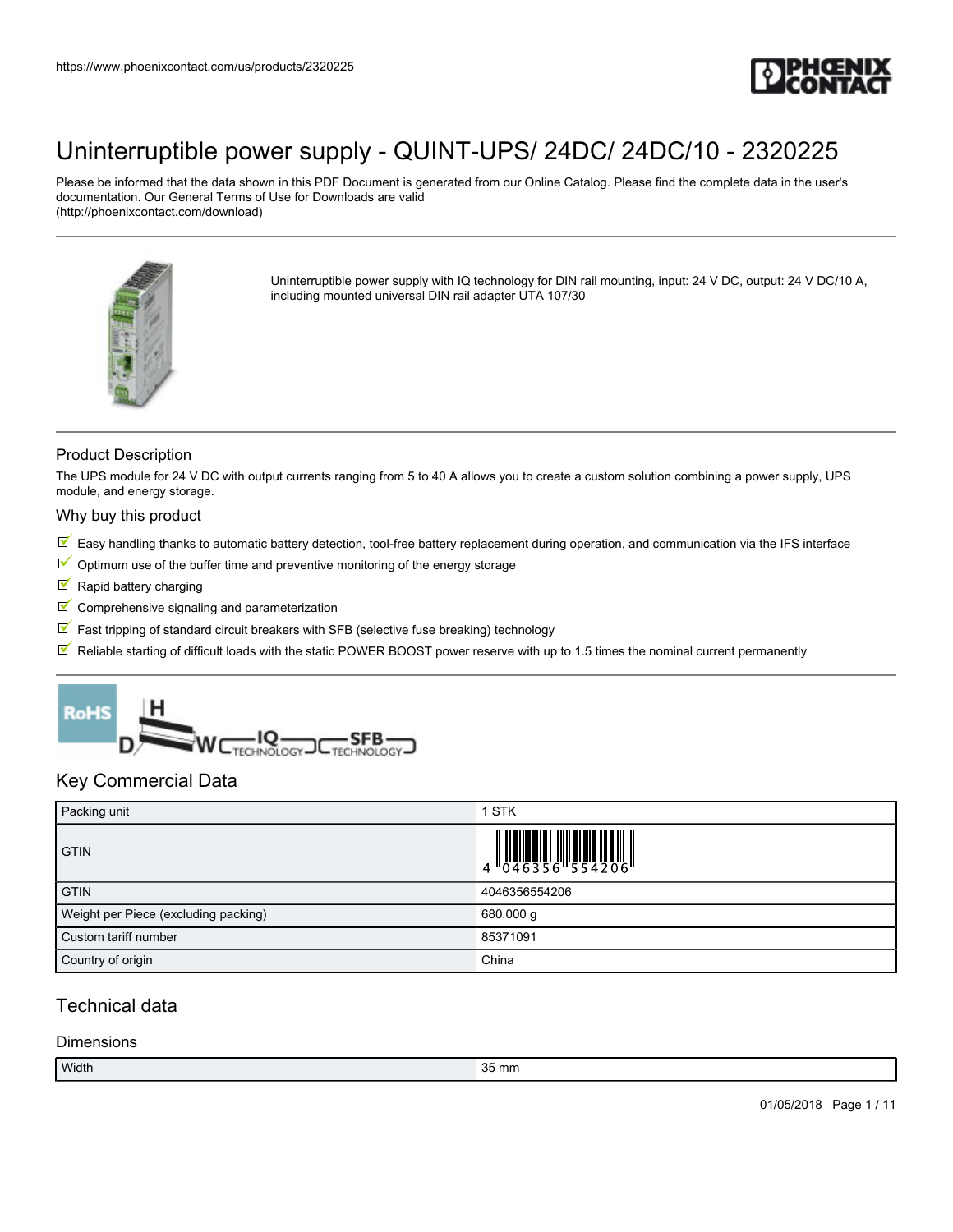

# Technical data

### Dimensions

| Height                           | 130 mm   |
|----------------------------------|----------|
| Depth                            | $125$ mm |
| Width with alternative assembly  | $123$ mm |
| Height with alternative assembly | 130 mm   |
| Depth with alternative assembly  | 39 mm    |

#### Ambient conditions

| Degree of protection                           | IP20                               |
|------------------------------------------------|------------------------------------|
| Ambient temperature (operation)                | $-25 \degree C \dots 70 \degree C$ |
| Ambient temperature (storage/transport)        | -40 °C  85 °C                      |
| Max. permissible relative humidity (operation) | $\geq$ 95 % (25°C, non-condensing) |
| Climatic class                                 | 3K3 (in acc. with EN 60721)        |

### Input data

| Input voltage                          | 24 V DC                         |
|----------------------------------------|---------------------------------|
| Nominal input voltage                  | 24 V DC                         |
| Input voltage range                    | 18 V DC  30 V DC                |
| Current consumption (maximum)          | 19 A (maximum, mains operation) |
| Current consumption (charging process) | 4 A (Charging, mains operation) |
| Fixed connect threshold                | $<$ 22 V DC                     |
| Variable connect threshold             | 1 V/0.1 s                       |

### Output data (24 V DC mains operation)

| Nominal output voltage                              | 24 V DC              |
|-----------------------------------------------------|----------------------|
| Output voltage range (depends on the input voltage) | $18$ V DC $$ 30 V DC |
| Nominal output current $(I_N)$                      | 10 A (-25 °C  60 °C) |
| POWER BOOST (I <sub>Boost</sub> )                   | 15 A (-25°C  40°C)   |
| Selective Fuse Breaking $(I_{\text{SFR}})$          | 60 A (-25 °C  60 °C) |

## Output data (24 V DC battery operation)

| Nominal output voltage                              | 24 V DC                                                                |
|-----------------------------------------------------|------------------------------------------------------------------------|
| Output voltage range (depends on the input voltage) | 19.2 V DC  27.6 V DC ( $U_{\text{OUT}}$ = $U_{\text{BAT}}$ - 0.5 V DC) |
| Nominal output current $(I_N)$                      | 10 A (-25 °C  60 °C)                                                   |
| $\vert$ POWER BOOST $(I_{\text{Boost}})$            | 15 A (-25°C  40°C)                                                     |
| Selective Fuse Breaking (ISEB)                      | 65 A (-25 °C … 60 °C)                                                  |

#### General output data

|--|

General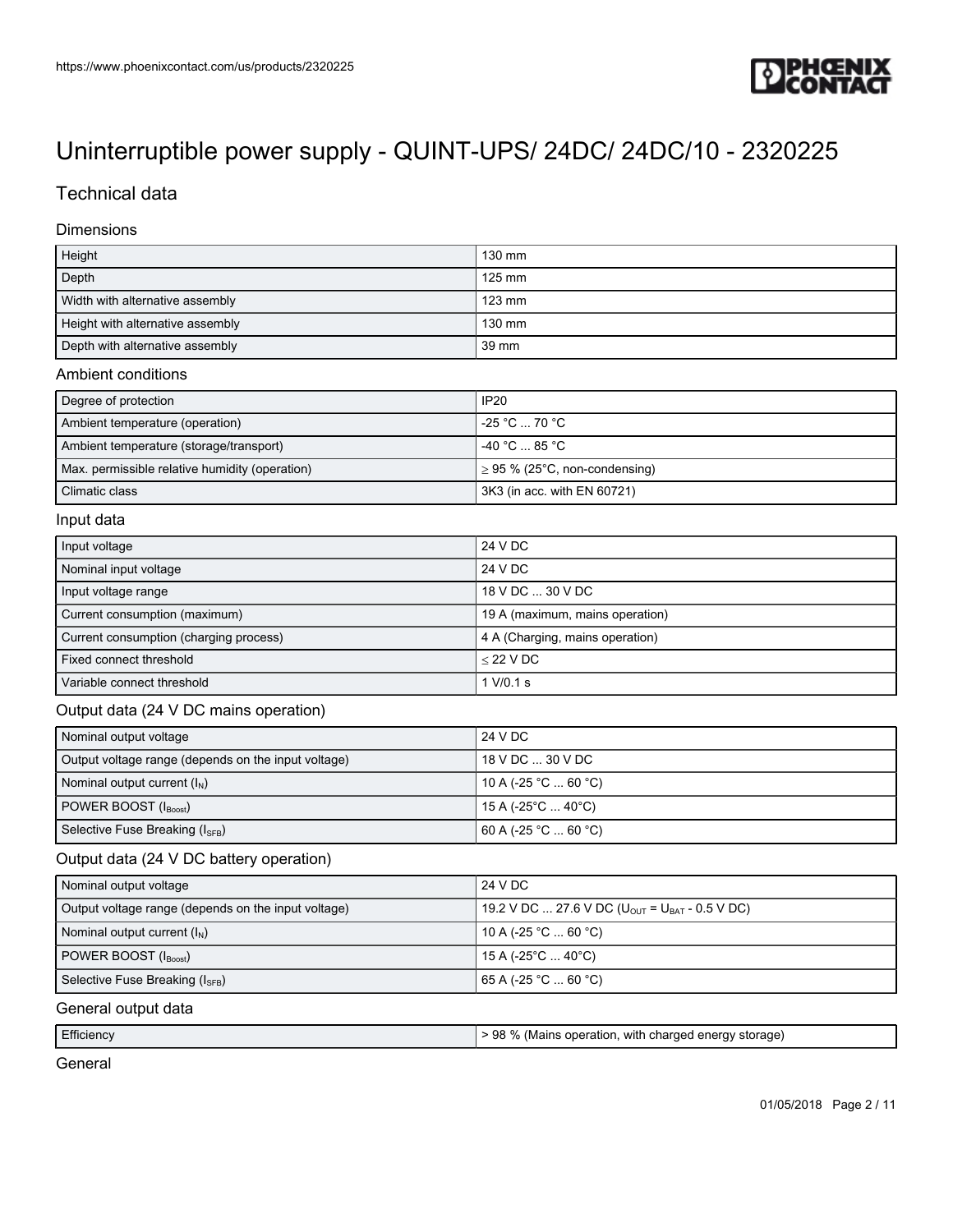

# Technical data

### General

| IQ technology              | Yes                                             |
|----------------------------|-------------------------------------------------|
| Net weight                 | $0.5$ kg                                        |
| Protection class           | Ш                                               |
| MTBF (IEC 61709, SN 29500) | $>$ 500000 h (40 °C)                            |
| Mounting position          | horizontal DIN rail NS 35, EN 60715             |
| Assembly instructions      | Can be aligned: horizontal 5 mm, vertical 50 mm |

#### Connection data, input

| Connection method                     | Pluggable screw connection |
|---------------------------------------|----------------------------|
| Conductor cross section solid min.    | $0.2$ mm <sup>2</sup>      |
| Conductor cross section solid max.    | $2.5$ mm <sup>2</sup>      |
| Conductor cross section flexible min. | $0.2$ mm <sup>2</sup>      |
| Conductor cross section flexible max. | $2.5$ mm <sup>2</sup>      |
| Conductor cross section AWG min.      | 16                         |
| Conductor cross section AWG max.      | 12                         |
| Stripping length                      | $7 \text{ mm}$             |
| Screw thread                          | M4                         |

### Connection data, output

| Connection method                     | Pluggable screw connection |
|---------------------------------------|----------------------------|
| Conductor cross section solid min.    | $0.2$ mm <sup>2</sup>      |
| Conductor cross section solid max.    | $2.5$ mm <sup>2</sup>      |
| Conductor cross section flexible min. | $0.2$ mm <sup>2</sup>      |
| Conductor cross section flexible max. | $2.5$ mm <sup>2</sup>      |
| Conductor cross section AWG min.      | 16                         |
| Conductor cross section AWG max.      | 12                         |
| Stripping length                      | $7 \text{ mm}$             |
| Screw thread                          | M4                         |

### Connection data for signaling

| Conductor cross section solid min.    | $10.2 \text{ mm}^2$   |
|---------------------------------------|-----------------------|
| Conductor cross section solid max.    | $2.5$ mm <sup>2</sup> |
| Conductor cross section flexible min. | $10.2 \text{ mm}^2$   |
| Conductor cross section flexible max. | $2.5$ mm <sup>2</sup> |
| Conductor cross section AWG min.      | -24                   |
| Conductor cross section AWG max.      | 12                    |
| Screw thread                          | M4                    |

Standards and Regulations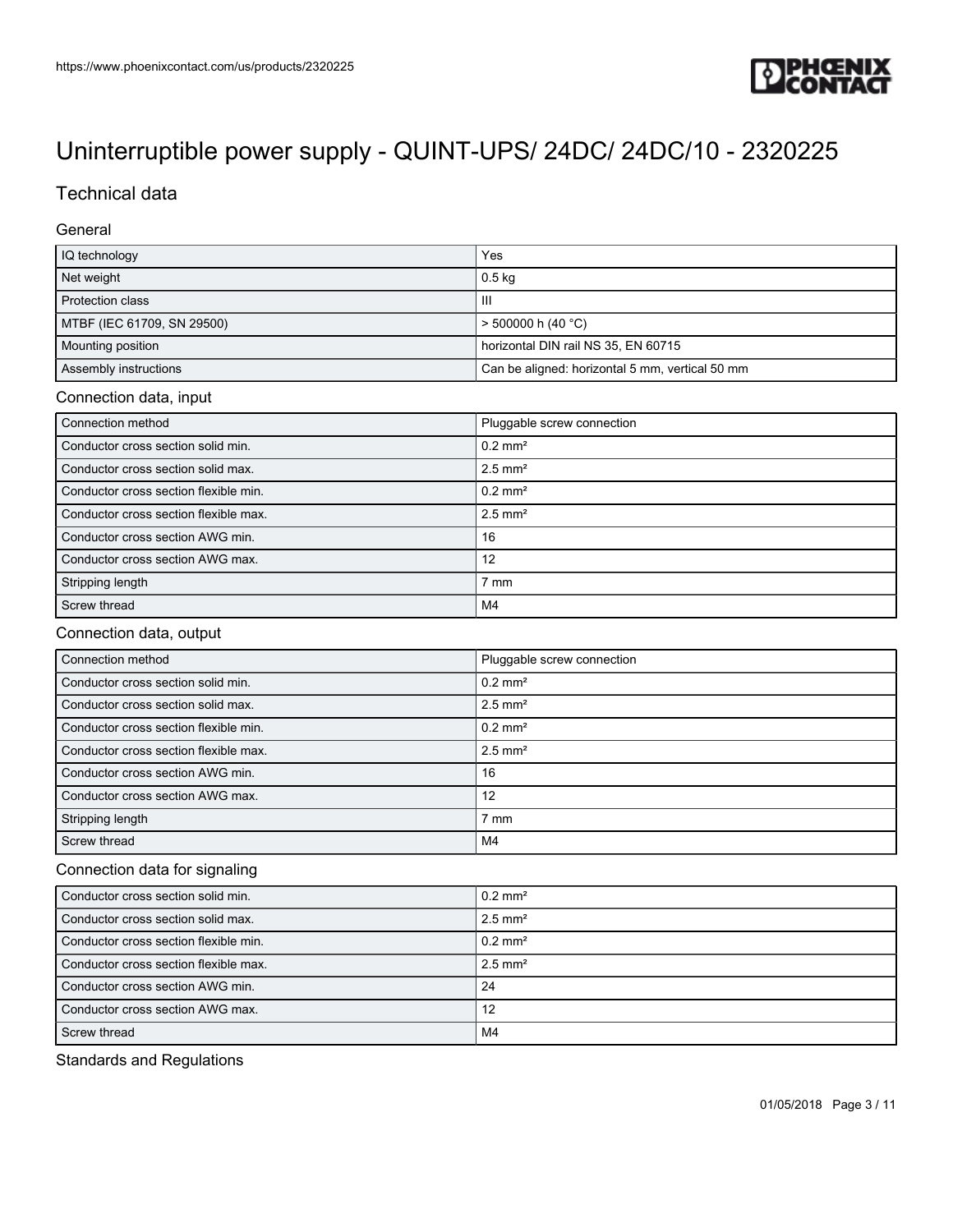

# Technical data

### Standards and Regulations

| Electromagnetic compatibility                                                                                                       | Conformance with EMC Directive 2014/30/EU                                           |
|-------------------------------------------------------------------------------------------------------------------------------------|-------------------------------------------------------------------------------------|
| Noise immunity                                                                                                                      | EN 61000-6-2:2005                                                                   |
| Connection in acc. with standard                                                                                                    | <b>CUL</b>                                                                          |
| Standards/regulations                                                                                                               | EN 61000-4-2                                                                        |
| Contact discharge                                                                                                                   | 4 kV (Test Level 2)                                                                 |
| Standards/regulations                                                                                                               | EN 61000-4-3                                                                        |
| Frequency range                                                                                                                     | 80 MHz  1 GHz                                                                       |
| Test field strength                                                                                                                 | 10 V/m                                                                              |
| Frequency range                                                                                                                     | 1.4 GHz  2 GHz                                                                      |
| Test field strength                                                                                                                 | 3 V/m (Criterion A)                                                                 |
| Standards/regulations                                                                                                               | EN 61000-4-4                                                                        |
| Comments                                                                                                                            | Criterion B                                                                         |
| Standards/regulations                                                                                                               | EN 61000-4-5                                                                        |
| Signal                                                                                                                              | 1 kV (Test Level 2 - asymmetrical)                                                  |
| Standards/regulations                                                                                                               | EN 61000-6-3                                                                        |
|                                                                                                                                     | EN 61000-4-6                                                                        |
| Frequency range                                                                                                                     | 0.15 MHz  80 MHz                                                                    |
| Voltage                                                                                                                             | 10 V (Test Level 3)                                                                 |
| Low Voltage Directive                                                                                                               | Conformance with LV directive 2006/95/EC                                            |
| Standard - Electrical safety                                                                                                        | EN 60950-1/VDE 0805 (SELV)                                                          |
| Standard - Electronic equipment for use in electrical power installations<br>and their assembly into electrical power installations | EN 50178/VDE 0160 (PELV)                                                            |
| UL approvals                                                                                                                        | UL Listed UL 508                                                                    |
|                                                                                                                                     | UL/C-UL Recognized UL 60950-1                                                       |
|                                                                                                                                     | UL ANSI/ISA-12.12.01 Class I, Division 2, Groups A, B, C, D (Hazardous<br>Location) |
| Shock                                                                                                                               | 18 ms, 30g, in each space direction (according to IEC 60068-2-27)                   |
| Vibration (operation)                                                                                                               | < 15 Hz, amplitude $\pm 2.5$ mm (according to IEC 60068-2-6)                        |
|                                                                                                                                     | 15 Hz  150 Hz, 2.3g $t_v$ = 90 min.                                                 |
| Rail applications                                                                                                                   | EN 50121-4                                                                          |
| Assembly instructions                                                                                                               | Can be aligned: horizontal 5 mm, vertical 50 mm                                     |
| Mounting position                                                                                                                   | horizontal DIN rail NS 35, EN 60715                                                 |

# Drawings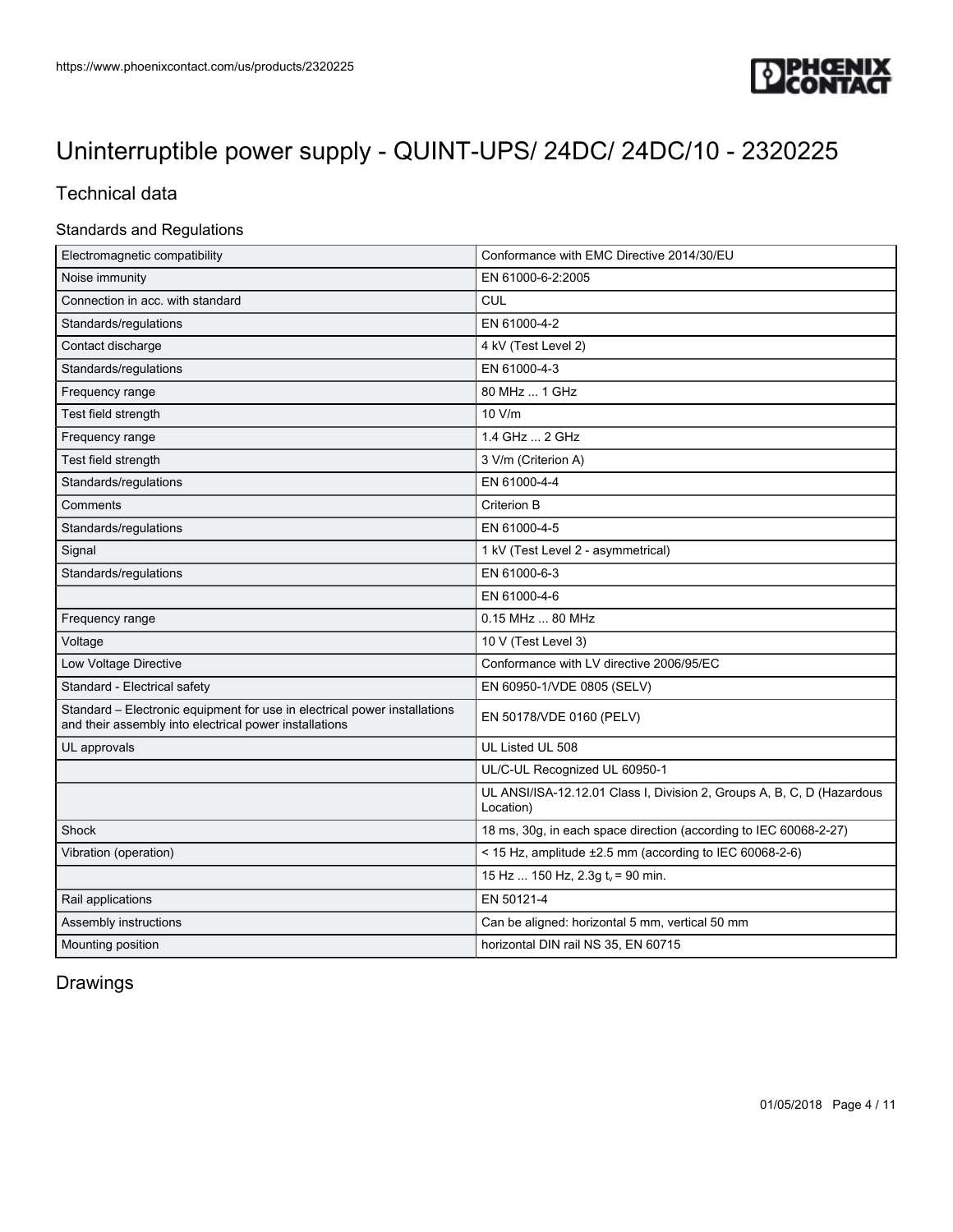

#### Block diagram



# **Classifications**

#### eCl@ss

| https://www.phoenixcontact.com/us/products/2320225                                                        |                                                                      |
|-----------------------------------------------------------------------------------------------------------|----------------------------------------------------------------------|
|                                                                                                           | D PHOT                                                               |
|                                                                                                           |                                                                      |
| Uninterruptible power supply - QUINT-UPS/ 24DC/ 24DC/10 - 2320225                                         |                                                                      |
|                                                                                                           | Block diagram                                                        |
| ₩                                                                                                         |                                                                      |
| $\begin{array}{c}\n\text{Input} + \text{C} \\ \text{DC } 24\text{V} - \text{C}\n\end{array}$<br>Data-Port | Output<br>DC 24V<br>24V 0,2A                                         |
| $\mathop{\mathsf{Confirm}}$<br>$\mathfrak{t}_{\scriptscriptstyle{\text{max}}}[\text{min}]$                | $\triangle$ Alarm                                                    |
| $\mathsf{I}\,<\mathsf{I}\xspace_\mathrm{n}$<br>C<br>Battery                                               | $T_{\overline{Q}}$ Bat.<br>Mode<br>$\theta$<br>Bat.-<br>Charge<br>R1 |
| d.<br>$1 - 0$<br>$\vartheta$                                                                              | Remote<br>R <sub>2</sub>                                             |
|                                                                                                           |                                                                      |
| Classifications                                                                                           |                                                                      |
| eCl@ss                                                                                                    |                                                                      |
| eCl@ss 4.0                                                                                                | 27040702                                                             |
| eCl@ss 4.1                                                                                                | 27040603                                                             |
| eCl@ss 5.0                                                                                                | 27040603                                                             |
| eCl@ss 5.1                                                                                                | 27040603                                                             |
| eCl@ss 6.0                                                                                                | 27040603                                                             |
| eCl@ss 7.0                                                                                                | 27040603                                                             |
| eCl@ss 8.0<br>eCl@ss 9.0                                                                                  | 27040603<br>27040705                                                 |

## ETIM

| <b>ETIM 3.0</b> | EC001039 |
|-----------------|----------|
| <b>ETIM 4.0</b> | EC000382 |
| <b>ETIM 5.0</b> | EC000382 |
| <b>ETIM 6.0</b> | EC000382 |

### UNSPSC

| UNSPSC 6.01          | 30211510 |
|----------------------|----------|
| <b>UNSPSC 7.0901</b> | 39121011 |
| UNSPSC 11            | 39121011 |
| <b>UNSPSC 12.01</b>  | 39121011 |
| <b>UNSPSC 13.2</b>   | 39121011 |

# Approvals

#### Approvals

#### Approvals

UL Recognized / UL Listed / cUL Recognized / cUL Listed / EAC / EAC / ABS / BV / DNV GL / PRS / LR / cULus Recognized / cULus Listed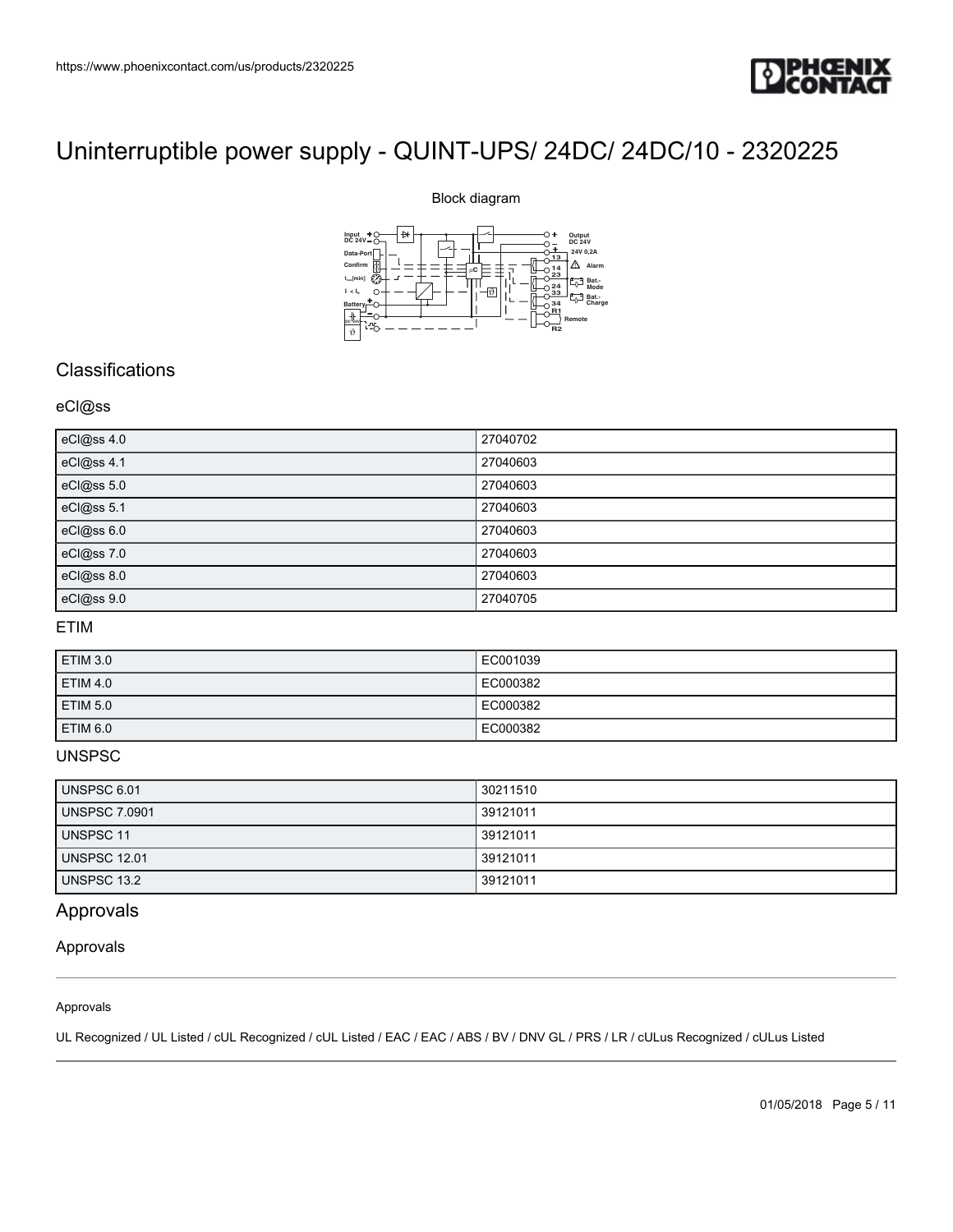

# Approvals

Ex Approvals

UL Listed / cUL Listed / cULus Listed

### Approval details

| UL Recognized              |                               | http://database.ul.com/cgi-bin/XYV/template/LISEXT/1FRAME/index.htm                                         | FILE E 211944            |
|----------------------------|-------------------------------|-------------------------------------------------------------------------------------------------------------|--------------------------|
|                            |                               |                                                                                                             |                          |
| <b>UL Listed</b>           | (VL)<br>LISTED                | http://database.ul.com/cgi-bin/XYV/template/LISEXT/1FRAME/index.htm                                         | FILE E 123528            |
|                            |                               |                                                                                                             |                          |
| cUL Recognized             | Æ,                            | http://database.ul.com/cgi-bin/XYV/template/LISEXT/1FRAME/index.htm                                         | FILE E 211944            |
|                            |                               |                                                                                                             |                          |
| cUL Listed                 | LISTED                        | http://database.ul.com/cgi-bin/XYV/template/LISEXT/1FRAME/index.htm                                         | FILE E 123528            |
|                            |                               |                                                                                                             |                          |
| EAC                        | EAC                           |                                                                                                             | EAC-Zulassung            |
|                            |                               |                                                                                                             |                          |
| EAC                        | EAC                           |                                                                                                             | RU C-<br>DE.A*30.B.01082 |
|                            |                               |                                                                                                             |                          |
| <b>ABS</b>                 |                               | http://www.eagle.org/eagleExternalPortalWEB/                                                                | 15-GD1438179-PDA         |
|                            |                               |                                                                                                             |                          |
| <b>BV</b>                  | 0<br><b>BUREAU</b><br>VERITAS | http://www.veristar.com/portal/veristarinfo/generalinfo/<br>approved/approvedProducts/equipmentAndMaterials | 41516/A0 BV              |
|                            |                               |                                                                                                             |                          |
| DNV GL                     |                               | http://exchange.dnv.com/tari/                                                                               | 61457-13 HH              |
|                            |                               |                                                                                                             |                          |
| mm <sup>2</sup> /AWG/kcmil |                               | 6                                                                                                           |                          |
| Nominal current IN         |                               | 41 A                                                                                                        |                          |

01/05/2018 Page 6 / 11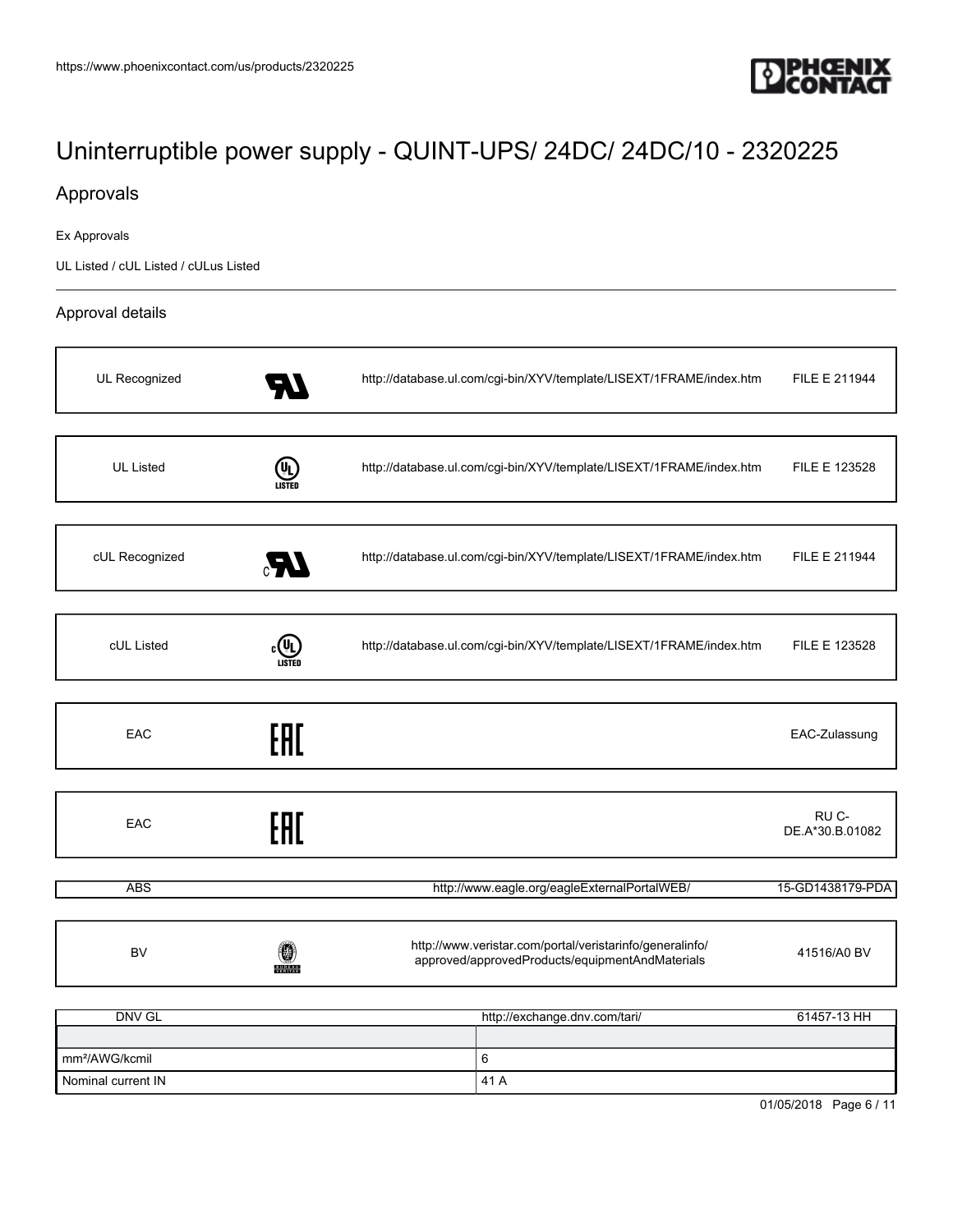

# Approvals

| Nominal voltage UN                                        |                            | 500 V                                                               |                   |  |
|-----------------------------------------------------------|----------------------------|---------------------------------------------------------------------|-------------------|--|
|                                                           |                            |                                                                     |                   |  |
| <b>PRS</b>                                                |                            | http://www.prs.pl/                                                  | TE/2103/880590/16 |  |
| LR                                                        | , Lloyd's<br>Register      | http://www.lr.org/en                                                | 17/20032          |  |
| cULus Recognized                                          | LISTED                     | http://database.ul.com/cgi-bin/XYV/template/LISEXT/1FRAME/index.htm |                   |  |
| cULus Listed                                              |                            |                                                                     |                   |  |
| Accessories                                               |                            |                                                                     |                   |  |
| Accessories                                               |                            |                                                                     |                   |  |
| Assembly adapter                                          |                            |                                                                     |                   |  |
| Assembly adapters - QUINT-PS-ADAPTERS7/1 - 2938196        |                            |                                                                     |                   |  |
| Assembly adapter for QUINT-PS power supply on S7-300 rail |                            |                                                                     |                   |  |
| Assembly adapters - UTA 107/30 - 2320089                  |                            |                                                                     |                   |  |
|                                                           | Universal DIN rail adapter |                                                                     |                   |  |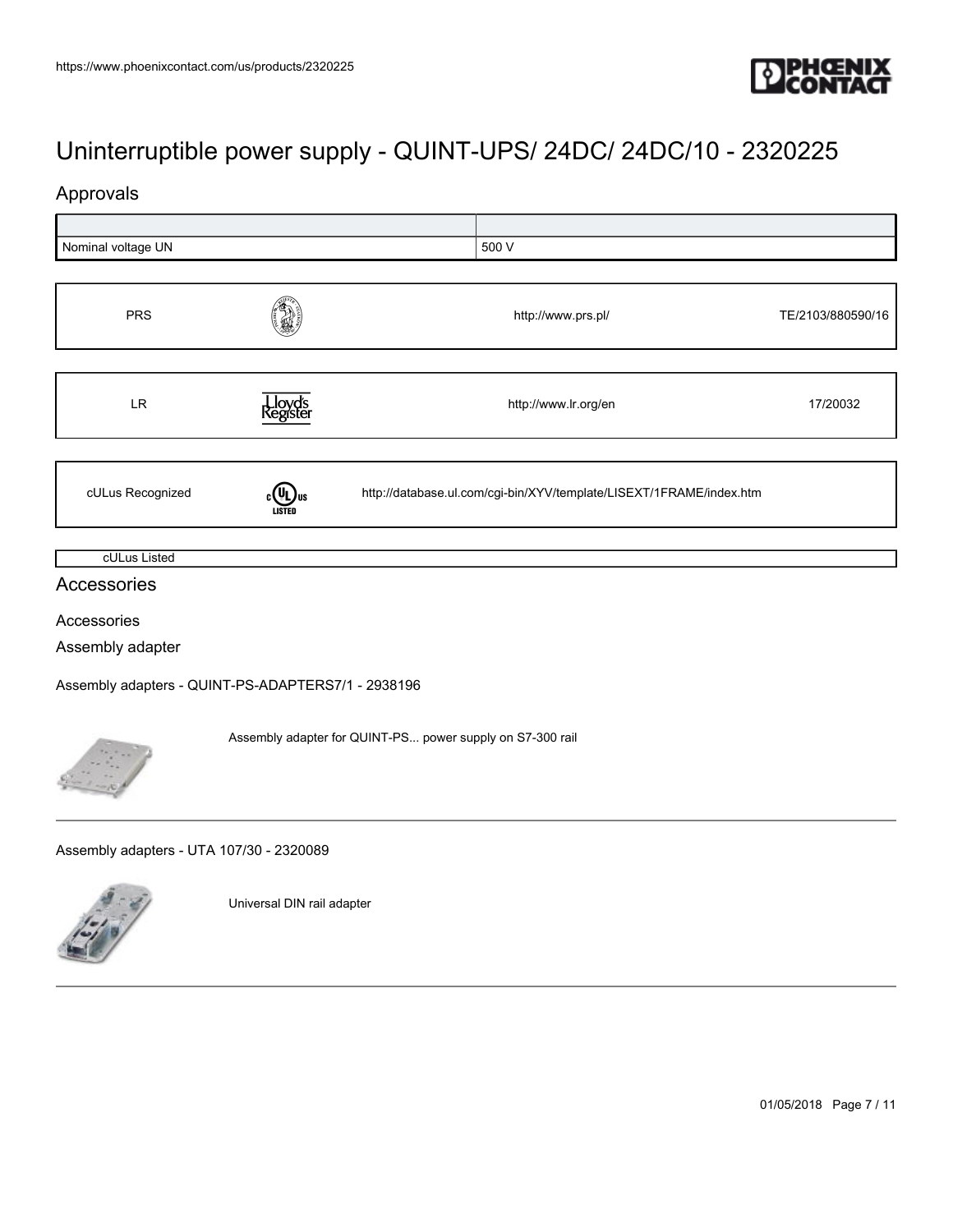

## Accessories

[Assembly adapters - UWA 182/52 - 2938235](https://www.phoenixcontact.com/us/products/2938235)



Universal wall adapter for securely mounting the power supply in the event of strong vibrations. The power supply is screwed directly onto the mounting surface. The universal wall adapter is attached at the top/bottom.

#### Battery unit

[Energy storage - UPS-BAT/VRLA/24DC/1.3AH - 2320296](https://www.phoenixcontact.com/us/products/2320296)



Energy storage device, lead AGM, VRLA technology, 24 V DC, 1.3 Ah, tool-free battery replacement, automatic detection, and communication with QUINT UPS-IQ

[Energy storage - UPS-BAT/VRLA/24DC/3.4AH - 2320306](https://www.phoenixcontact.com/us/products/2320306)



Energy storage device, lead AGM, VRLA technology, 24 V DC, 3.4 Ah, tool-free battery replacement, automatic detection, and communication with QUINT UPS-IQ

[Energy storage - UPS-BAT/VRLA/24DC/7.2AH - 2320319](https://www.phoenixcontact.com/us/products/2320319)



Energy storage device, lead AGM, VRLA technology, 24 V DC, 7.2 Ah, tool-free battery replacement, automatic detection, and communication with QUINT UPS-IQ

[Energy storage - UPS-BAT/VRLA/24DC/12AH - 2320322](https://www.phoenixcontact.com/us/products/2320322)



Energy storage device, lead AGM, VRLA technology, 24 V DC, 12 Ah, tool-free battery replacement, automatic detection, and communication with QUINT UPS-IQ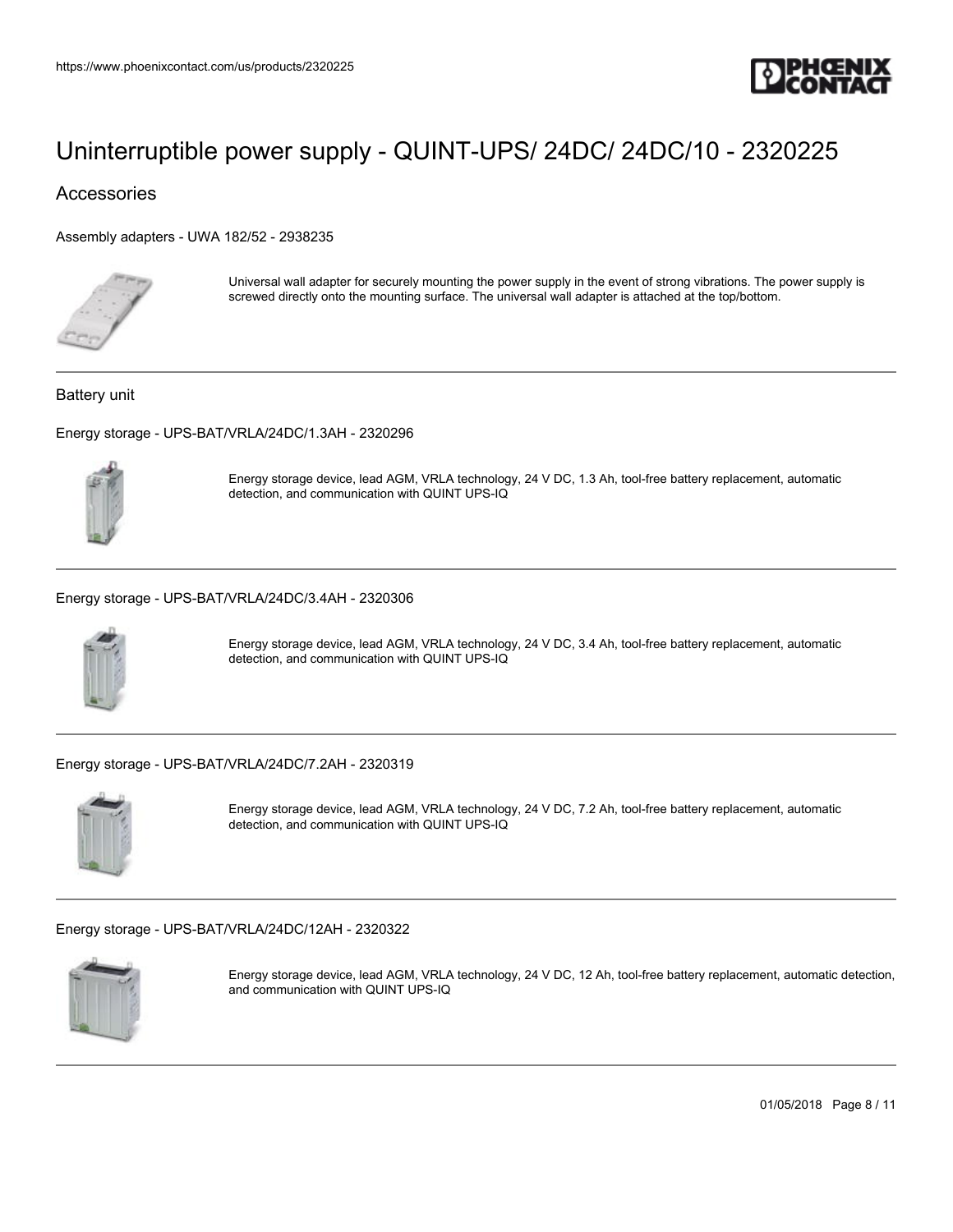

### Accessories

[Energy storage - UPS-BAT/VRLA/24DC/38AH - 2320335](https://www.phoenixcontact.com/us/products/2320335)



Energy storage device, lead AGM, VRLA technology, 24 V DC, 38 Ah, automatic detection, and communication with QUINT UPS-IQ

[Energy storage - UPS-BAT/VRLA-WTR/24DC/13AH - 2320416](https://www.phoenixcontact.com/us/products/2320416)



Energy storage device, lead AGM, VRLA technology, 24 V DC, 13 Ah, tool-free battery replacement, automatic detection, and communication with QUINT UPS-IQ

[Energy storage - UPS-BAT/VRLA-WTR/24DC/26AH - 2320429](https://www.phoenixcontact.com/us/products/2320429)



Energy storage device, lead AGM, VRLA technology, 24 V DC, 26 Ah, tool-free battery replacement, automatic detection, and communication with QUINT UPS-IQ

[Energy storage - UPS-BAT/LI-ION/24DC/120WH - 2320351](https://www.phoenixcontact.com/us/products/2320351)



Energy storage device, LI-ION technology, 24 V DC, 120 Wh, for ambient temperatures of -20°C ... 60°C, automatic detection and communication with QUINT UPS-IQ

[Energy storage - UPS-CAP/24DC/10A/10KJ - 2320377](https://www.phoenixcontact.com/us/products/2320377)



Maintenance-free energy storage based on double-layer capacitor, 24 V DC, 10 kJ, automatic detection and communication with QUINT UPS-IQ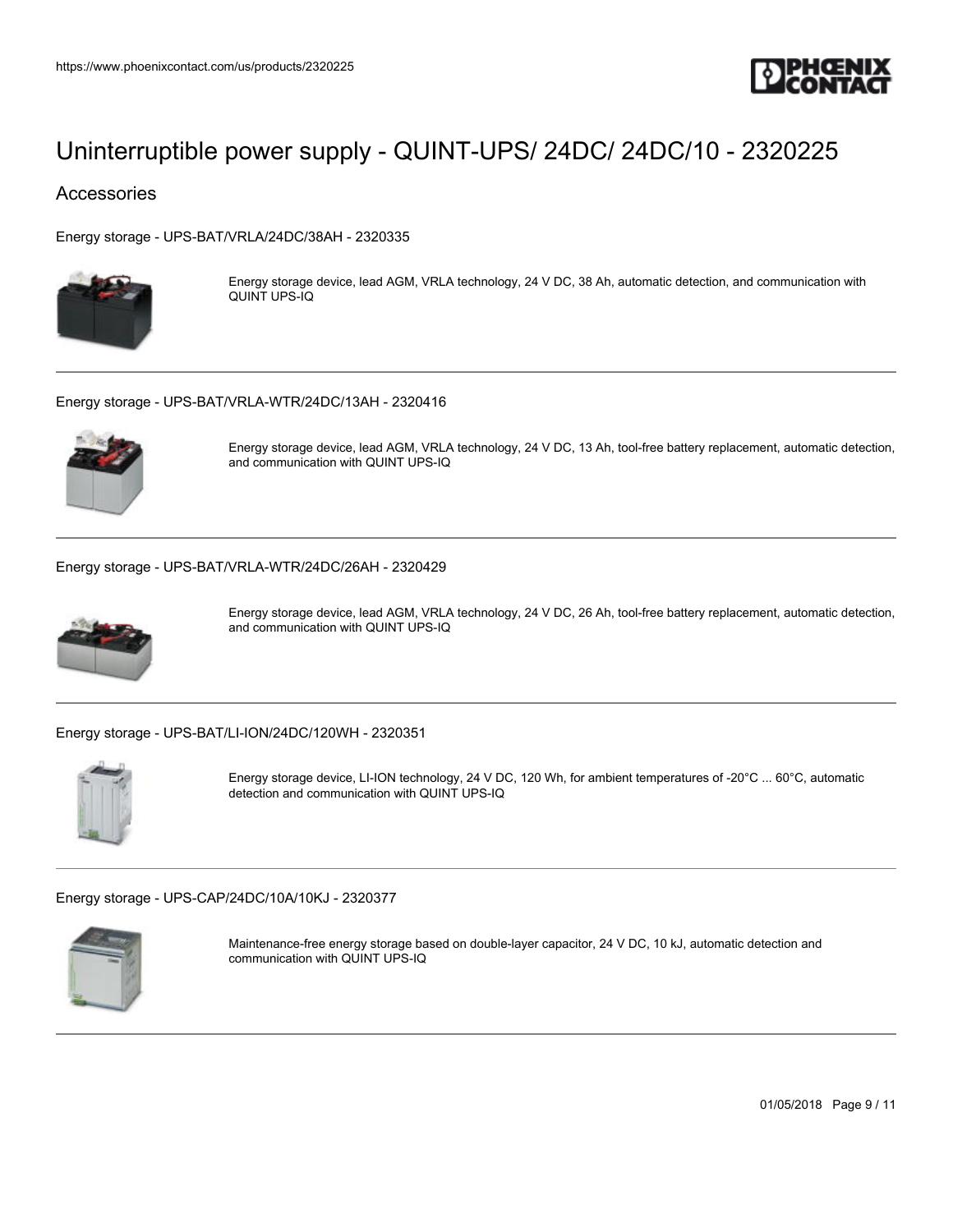

## Accessories

[Energy storage - UPS-CAP/24DC/20A/20KJ - 2320380](https://www.phoenixcontact.com/us/products/2320380)



Maintenance-free energy storage based on double-layer capacitor, 24 V DC, 20 kJ, automatic detection and communication with QUINT UPS-IQ

Data cable preassembled

[Data cable - IFS-RS232-DATACABLE - 2320490](https://www.phoenixcontact.com/us/products/2320490)



Data cable for communication between devices with a D-SUB 9 RS-232 connection and Phoenix Contact devices with the 12-pos. IFS data port such as QUINT UPS-IQ or TRIO UPS.

[Data cable - IFS-USB-DATACABLE - 2320500](https://www.phoenixcontact.com/us/products/2320500)



Used for communicating between industrial PCs and Phoenix Contact devices with the 12-pos. IFS data port, such as QUINT UPS or TRIO UPS.

Memory block

[Memory block - IFS-CONFSTICK - 2986122](https://www.phoenixcontact.com/us/products/2986122)



Multi-functional memory block for the INTERFACE systemf for easy storage and backup of the configuration.

[Memory block - IFS-CONFSTICK-L - 2901103](https://www.phoenixcontact.com/us/products/2901103)



Multi-functional memory block with handle for the INTERFACE system; for easy storage and back up of the configuration.

01/05/2018 Page 10 / 11